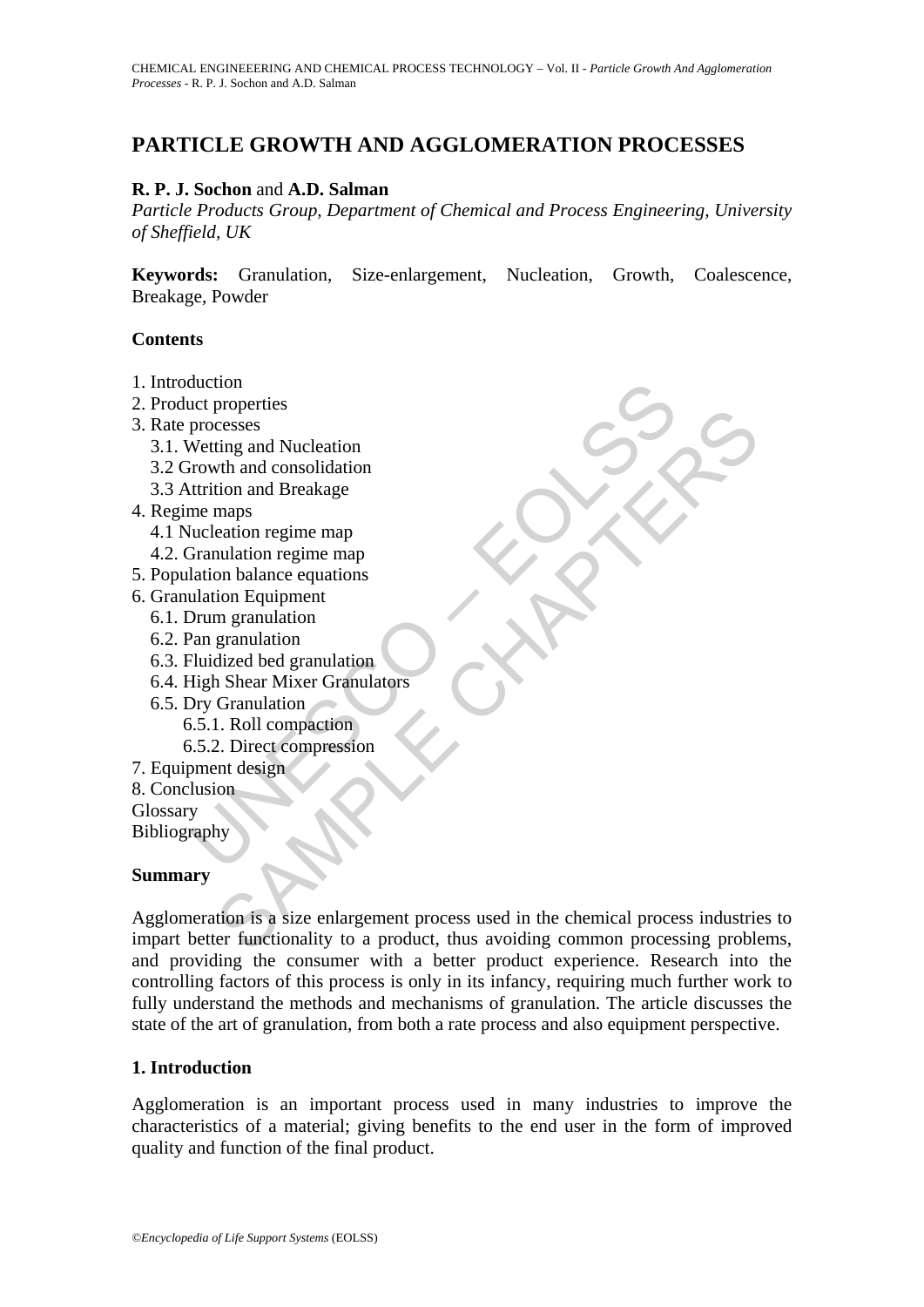Many solid products are produced within the chemical industry and they are increasingly important owing to the shift of paradigm of production away from bulk base chemicals towards more highly specialized functional products, which add value through increased functionality and careful product design.

of the potoace plotter, and reated performance in use. From the poton blow bulk densities and difficult flow characteristics which makes difficult to store and handle. These processing and material han ur within industry c Unfortunately many of these chemicals are in solid form which proves a challenge for chemical engineers as it provides more problems over traditional liquid and gas based products due to fundamentally different governing physics. Many of problems stem from segregation of the final product where two solid components split from each other during transport leading to poorly distributed mixtures which can pose hazards to the quality of the produced product, and reduced performance in use. Problems also arise due to low bulk densities and difficult flow characteristics which make these powder products difficult to store and handle. These processing and material handling problems that occur within industry can be solved by agglomeration enabling, an increased bulk density product with a more free flowing nature and also less prone to segregation as individual constituents are held together in the formed agglomerate.

In addition to these problems agglomeration can act as a method to enhance a product, providing desired size distributions or product geometry for increased functionality, better consumer perception or protection of the end user from such hazards as dust and other possibly toxic or hazardous effects.

ifficult to store and handle. These processing and material handling problem<br>fificult to store and handle. These processing and material handling problem<br>thin industry can be solved by agglomeration enabling, an increased<br> For these reasons many differing types of equipment have been developed to achieve these aims aiming to make, larger entities from powders, in which the individual primary particle are still visible, this process when carried out in a mixing device is usually described as granulation. Granulation and agglomeration processes tend to use a liquid or ductile solid (so called binder) to facilitate the build up of agglomerates.

Due to the wide range of industries and uses that granulation is used as a process for, ranging from fertilizer production through to fine chemical manufacture and pharmaceuticals and the differing scales of production ranging from kilograms/day to tones/hour there is a wide range of equipment designed for such uses, each with individual benefits and drawbacks. These devices are grouped together in Table 1.

| <b>Method</b>                                                                    | <b>Typical applications</b>                                             |
|----------------------------------------------------------------------------------|-------------------------------------------------------------------------|
| Tumbling granulators<br>- Drums<br>- Discs                                       | Fertilizers, iron ore, non-ferrous ore, agricultural<br>chemicals       |
| Mixer and Planetary granulators<br>- Continuous high shear<br>- Batch high shear | Chemicals, detergents, clays, carbon black<br>pharmaceuticals, ceramics |
| Fluidized granulators                                                            | Continuous: fertilizers, inorganic salts, detergents                    |
| - Fluidized beds                                                                 | Batch: pharmaceuticals, agricultural chemicals,                         |
| - Spouted beds                                                                   | nuclear wastes                                                          |
| Centrifugal granulators                                                          | Pharmaceuticals, agricultural chemicals                                 |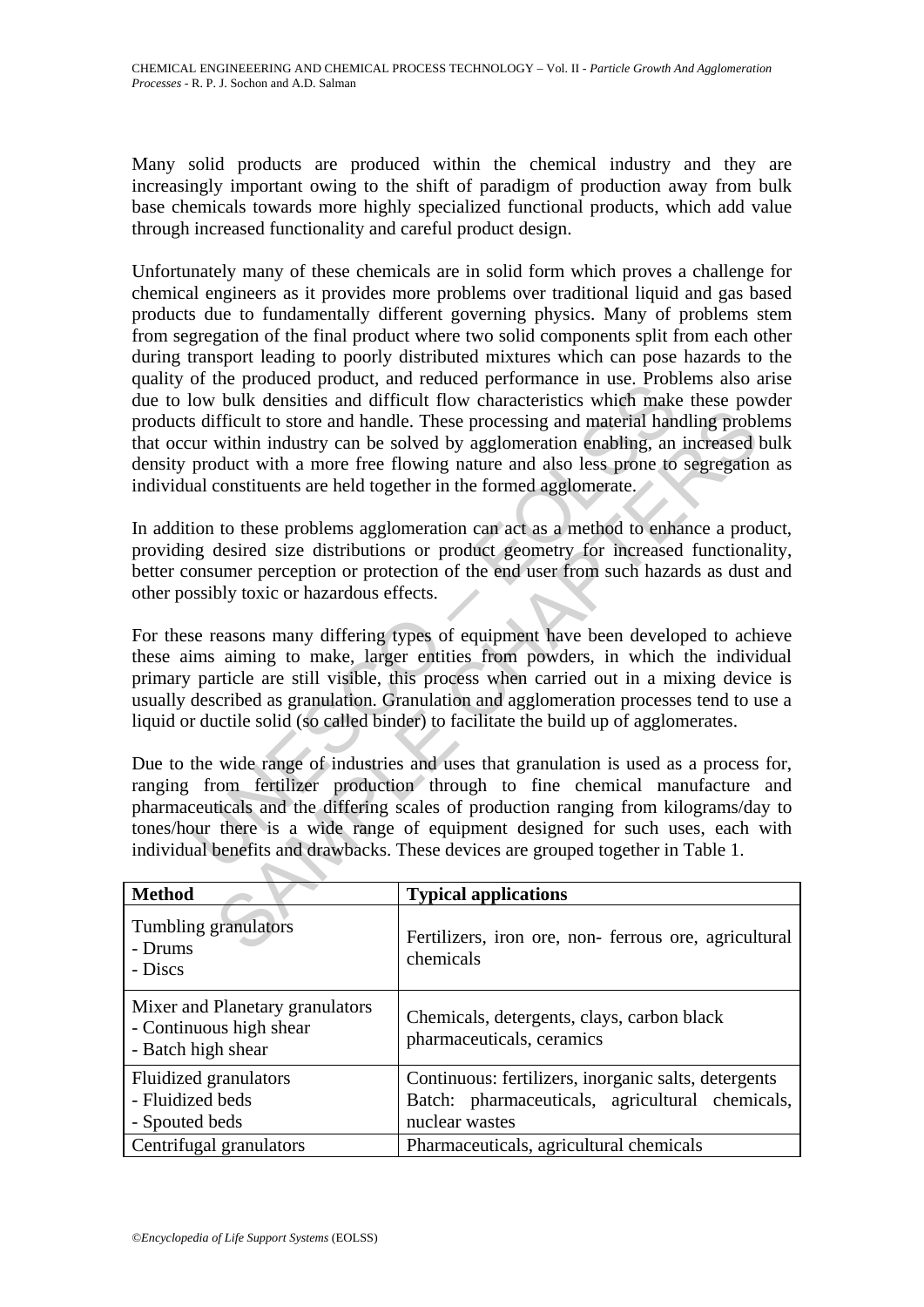CHEMICAL ENGINEEERING AND CHEMICAL PROCESS TECHNOLOGY – Vol. II - *Particle Growth And Agglomeration Processes* - R. P. J. Sochon and A.D. Salman

| Spray methods<br>- Spray drying<br>- Prilling                                                                   | Instant foods, dyes, detergents, ceramics<br>urea, ammonium nitrate                                                                              |
|-----------------------------------------------------------------------------------------------------------------|--------------------------------------------------------------------------------------------------------------------------------------------------|
| Compression agglomeration<br>- Extrusion<br>- Roll press<br>- Tablet press<br>- Moulding press<br>- Pellet mill | Pharmaceuticals, catalysts, inorganic chemicals,<br>organic chemicals, plastic preforms, metal parts,<br>ceramics, clays, minerals, animal feeds |

|  | Table 1: Agglomerator equipment designs and usual applications |  |  |  |  |
|--|----------------------------------------------------------------|--|--|--|--|
|  |                                                                |  |  |  |  |
|  |                                                                |  |  |  |  |

a large body of research on the subject there is still, as yet, no a<br>citing granulation; there is as yet no method of knowing what wil<br>r and powder are brought together within a specific mixer. Rese<br>the world to develop th Despite a large body of research on the subject there is still, as yet, no a-priori method of predicting granulation; there is as yet no method of knowing what will happen when a binder and powder are brought together within a specific mixer. Research continues around the world to develop this understanding in order to provide a predictive model of granulation.

As can be seen from Table 1 there is a significant number of granulation processes that involve 'wet' granulation (i.e. granulation with the use of a liquid binder) as opposed to more traditional 'dry' granulation techniques which use the ductability of a solid in order to produce agglomerates from the process.

### **2. Product properties**

Agglomerated products are usually made to a specification that requires some knowledge of the use/ functionality of the material required. Many different "properties" can be used within industry to measure the quality of produced granules. Some examples of properties used are:

- arge bouy of tessearch of the salignet met signals, and  $\mu$  is  $\mu$ , no  $\alpha$ -phond method of knowing what will happen with a specific mixer. Research continuous are brought together within a specific mixer. Research cont • Size Distribution – The size of the granules produced and the range that these sizes occur in. Generally it is excepted that a narrow size distribution is best, as it likely leads to better batch homogeneity but can also be specified to be a certain width as post processing compression options are usually enhanced by a wider size distribution as a wider distribution is found to pack and compress better, leading to improved tablets.
- Porosity The amount of free 'air' space within the granule. The amount of air within the granule is significant as it provides for better dissolution ability, however usually at the trade off individual granule strength.
- Attritional ability/ Dusting behavior The ability of the granule to loose material, producing constituent powder again. This is a problem as during packaging and transport significant attrition can occur, negating the use of agglomeration processes in the first place, leading to a product with a large amount of unintentional fines, and thus spoiling customer perception. The dusting behavior can also severely affect the safety of post-processing processes, leading to dust build up, provoking hazards of explosion and inhalation.
- Dispersability Granules are usually designed to be dispersed into a medium as a method of use of the material, thus dispersability of the solid granules is of interest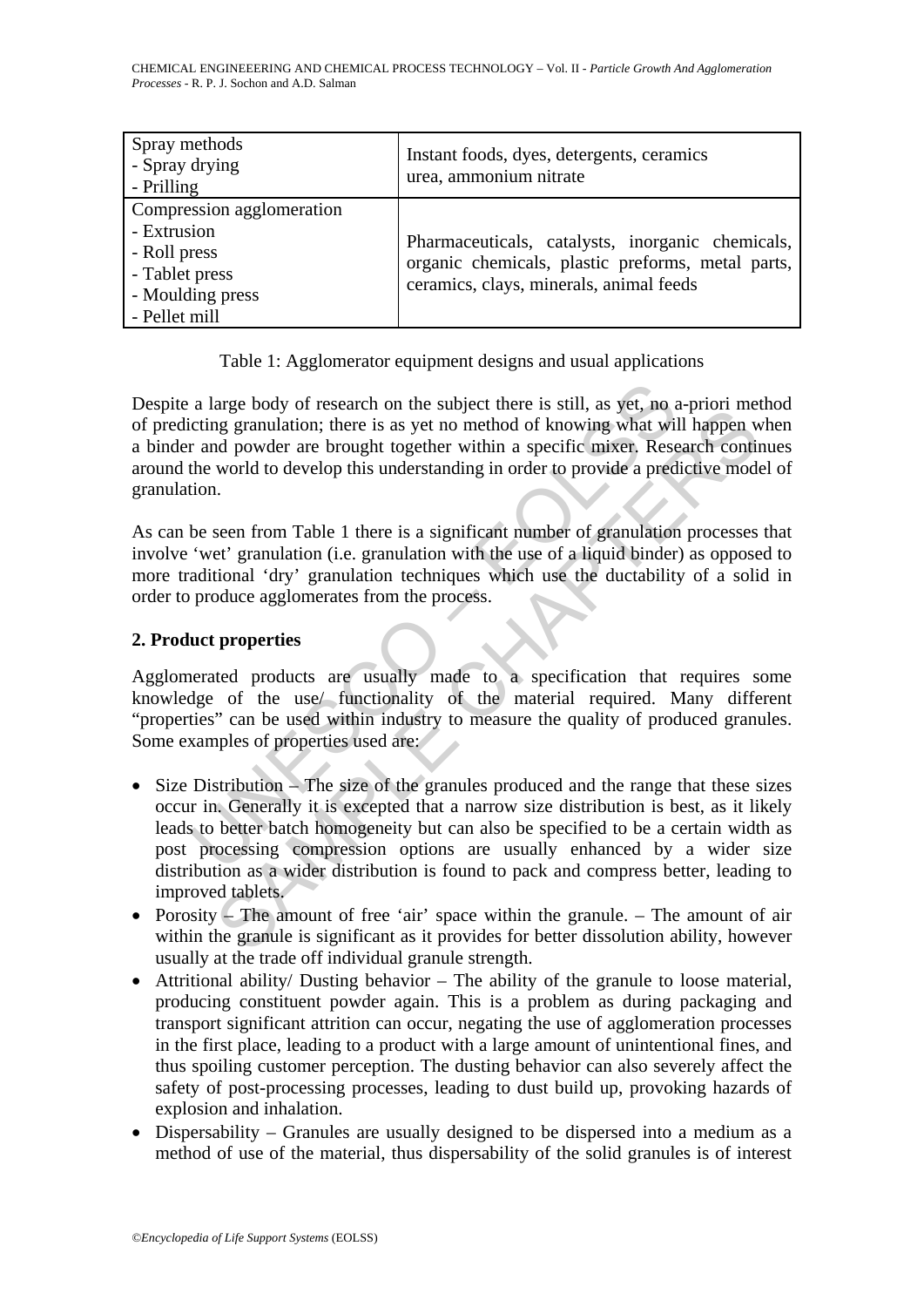and their time to break down is of interest within some industries.

- Dissolution rate/time- Dissolution rate and time are important factors, granules are usually produced to be dispersed in a medium, and thus are likely to be dissolved. These processes need to be carefully considered and the granules engineered for that particular case, as different final uses are likely to require significantly different dissolution times.
- Strength- As mentioned above individual granule strength is important for dusting and attritional behavior as well as for other post processing operations. It is generally assumed that there is a trade of between granule strength and dissolution rate.
- Shape- The shape of produced granules is of importance in some industries as it considerably influences bulk properties, such as flowablitliy and processing behavior while also effecting customer perception.
- Color- the color of the produced product can influence customer perception
- Homogenetity- Homogeneity throughout the product, both between different batches and within the same batch is also of significance within the fine chemical and pharmaceutical industries, while spread of chemical throughout the individual granule is also of importance to many industries such as those of controlled release fertilizers.

e also effecting customer perception.<br>The redivided product can influence customer perception.<br>
Oxegencity-Homogeneity throughout the product, both between divitin the same batch is also of significance within the fine<br>
ma in econo of the pototect product can immedie customer perepetion<br>enertity-Homogeneity throughout the product, both between different bat<br>thin the same batch is also of significance within the fine chemical<br>ceutical industr Many of these factors are controlled by two primary factors, that of size and porosity. Controlling these is of fundamental importance in providing good quality product. The influence of granulator design on these properties is unknown, and is a subject of current research. It is known that each type of equipment, (Pan, Drum etc…) produces different properties of granule after set amount of time, careful selection of equipment to produce the desired "type" of granules is increasingly important, as differences between equipment and produced granule properties become more widely recognized, and quality of the produced agglomerates becomes more critical.

Measurement of these properties, usually results in a range of values between different granules tested. There is ongoing scientific debate about, both measuring the properties themselves, and then representing the produced results, to represent results are usually expressed in the form of a distribution, with the variable of interest on the abscissa and a measure of probability on the ordinate, with both cumulative and standard plots being acceptable.

#### **3. Rate Processes**

Wet granulation processes are of great interest to industrial manufactures of agglomerates owing to their ability to transform and mix dry powders for improved functionality; these methods have been described by combinations of many different idealized mechanisms, or so called rate processes that act to provide a basis for wet granulation process description.

- Nucleation- the binding together of particles to form a small granule. This mechanism reduces the number and mass of particles in the system while increasing the number and mass of granules.
- Layering- extra particles are bound to the surface of an existing granule. This action decreases the number and mass of individual primary particles in the system but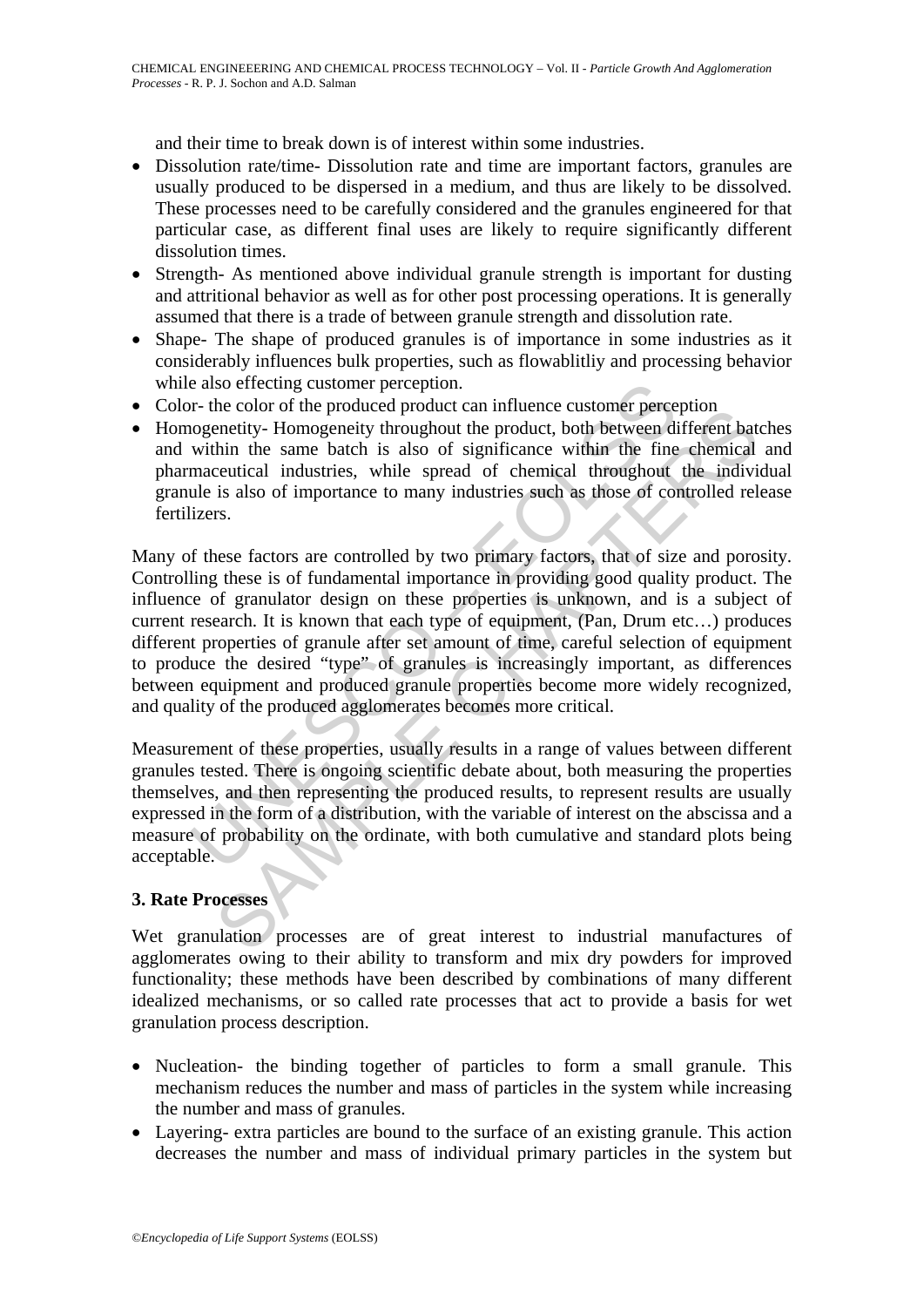increases the mass of granules whilst leaving their number constant.

- Coalescence- where two granules successfully collide to form one granule. After collision, the two granules form a dumb-bell shaped intermediate. The collision is only successful if the net forces on the intermediate are sufficient to hold the newly formed granule together. Coalescence reduces the total number of granules but has no effect on their total mass.
- Abrasion transfer- occurs when material is transferred from the surface of one granule to another. This mechanism changes neither the total number nor the total mass of granules and very little work has been reported on abrasion transfer; its effects are often discounted.
- Crushing and layering- defined as the crushing of small granules by large granules into fragments with the subsequent adhesion of the fragments to the surface of the large granules. Decreasing the number of granules in the system, but not affecting their mass.



Figure 1: Schematic of granulation processes (a) traditional view Sastry and Fuerstenau (1973) Mechanisms of agglomerate growth in green pelletization Powder Technology 7 (2) 97, (b) modern approach Ennis (1996) Agglomeration and size enlargement Session summary paper Powder Technology 88 (3) 203-225

All the above mechanisms have been found to be present to some extent within a granulator, however, those which are more dominant and offer greater influence over final product properties, seem to be dependent on the type of granulator, and the input parameters both in terms of materials and operating conditions of the processes.

-

- -
- -